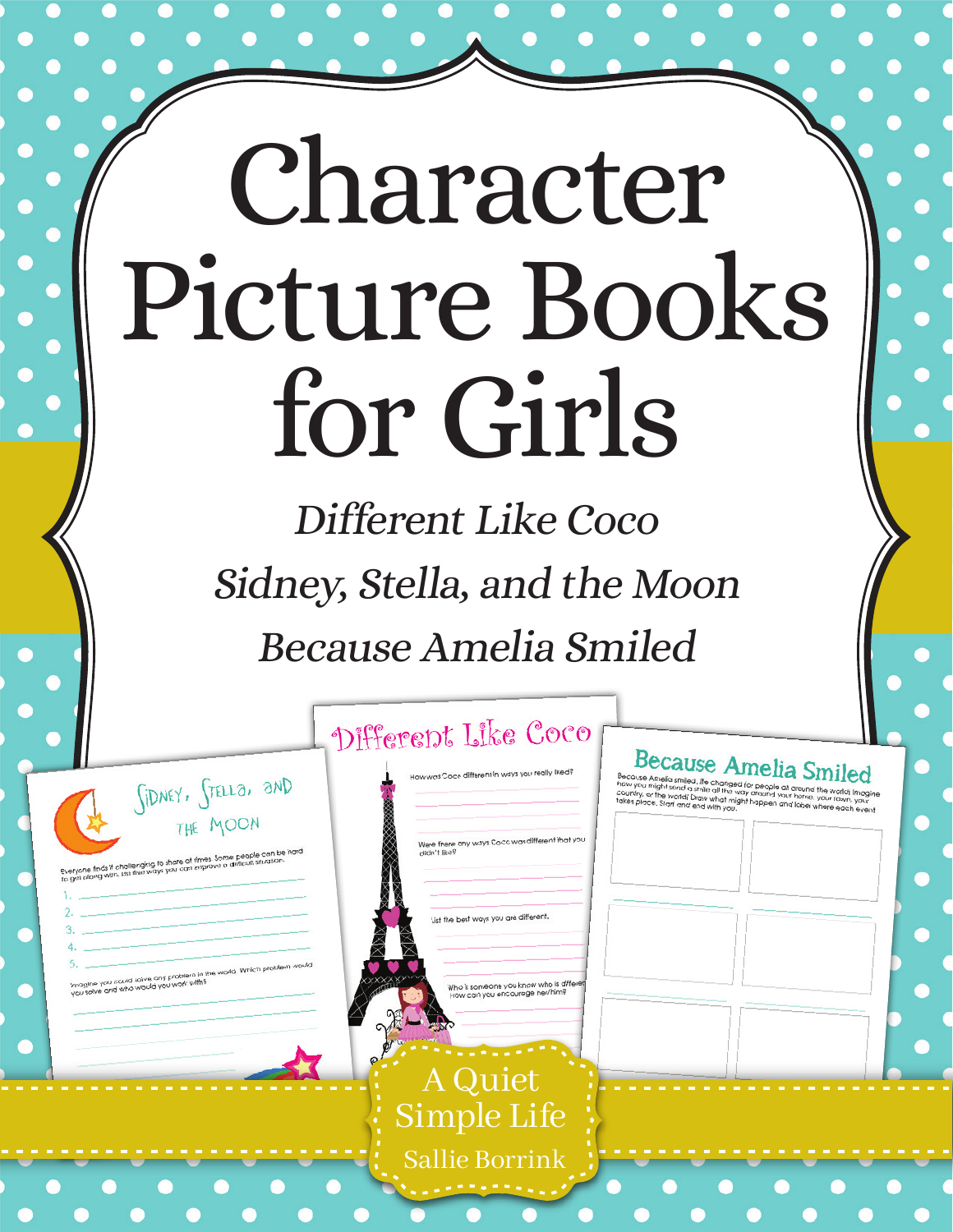

### Thank You!

Thank you for purchasing this product. I hope you enjoy it!

### Terms of Use

The Terms of Use are located at sallieborrink.com/digital-products-terms-of-use

Permission is granted only for usage as outlined on the current Terms of Use page, which is updated as needed by law. Feel free to contact me if you have questions about the Terms of Use. I wil be happy to discuss them with you.

### Contact Me

Email: Sallie@SallieBorrink.com Website: SallieBorrink.com Shop: SallieBorrink.com/shop Pinterest Boards: pinterest.com/sallieborrink

### Graphics Credits

Clip Art: Scrappindoodles.com, openclipart.org, MyCuteGraphics.com

Copyright ©2012-2021 Sallie Borrink. All Rights Reserved.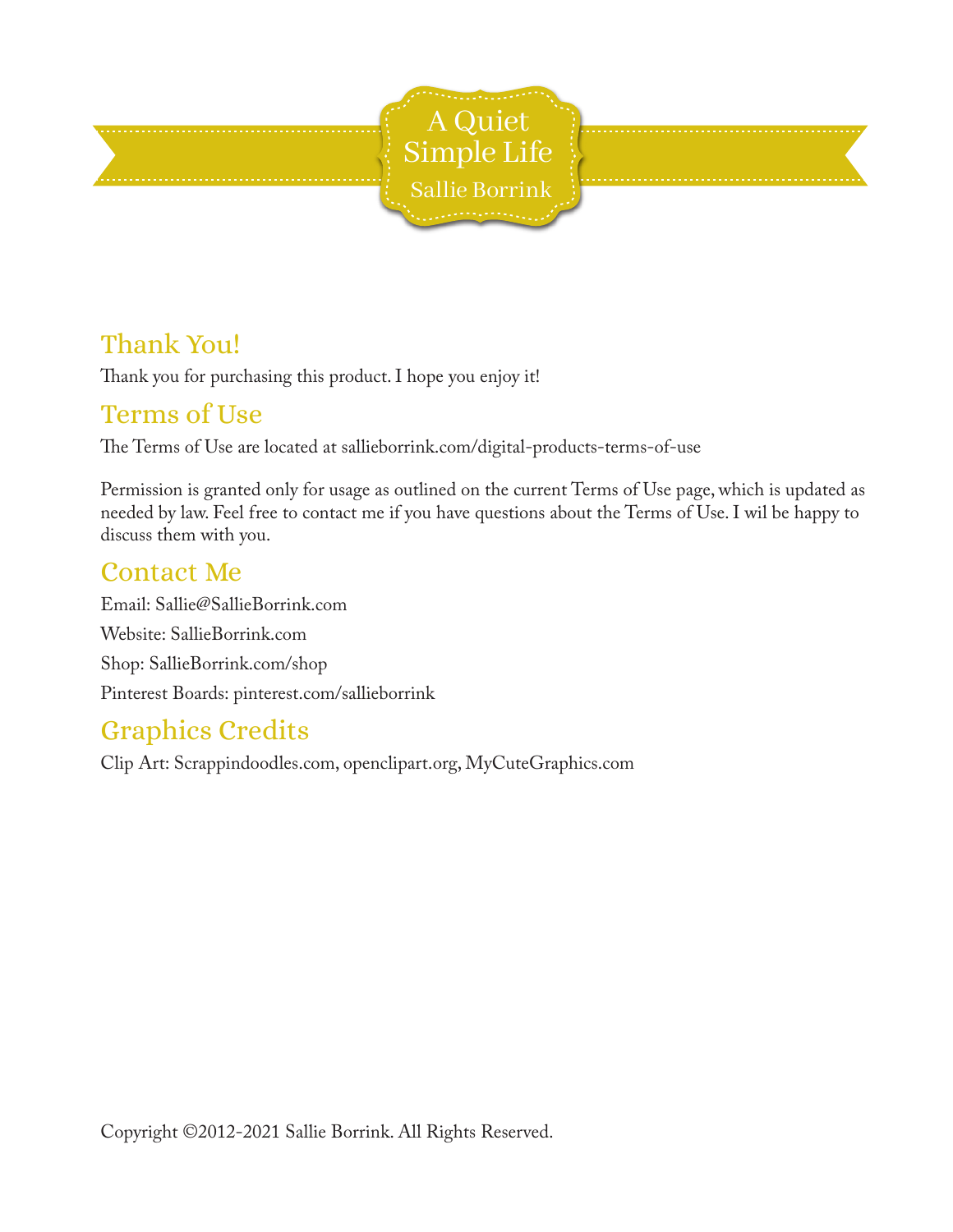

Everyone finds it challenging to share at times. Some people can be hard to get along with. List five ways you can improve a difficult site

 $1.$ 2. \_\_\_\_\_\_\_\_\_\_\_\_\_\_\_\_\_\_\_\_\_\_\_\_\_\_\_\_\_\_\_\_\_\_\_\_\_\_\_\_\_\_ 3. \_\_\_\_\_\_\_\_\_\_\_\_\_\_\_\_\_\_\_\_\_\_\_\_\_\_\_\_\_\_\_\_\_\_\_\_\_\_\_\_\_\_ 4. \_\_\_\_\_\_\_\_\_\_\_\_\_\_\_\_\_\_\_\_\_\_\_\_\_\_\_\_\_\_\_\_\_\_\_\_\_\_\_\_\_\_ 5. \_\_\_\_\_\_\_\_\_\_\_\_\_\_\_\_\_\_\_\_\_\_\_\_\_\_\_\_\_\_\_\_\_\_\_\_\_\_\_\_\_\_

 $\frac{1}{2}$  ,  $\frac{1}{2}$  ,  $\frac{1}{2}$  ,  $\frac{1}{2}$  ,  $\frac{1}{2}$  ,  $\frac{1}{2}$  ,  $\frac{1}{2}$  ,  $\frac{1}{2}$  ,  $\frac{1}{2}$  ,  $\frac{1}{2}$  ,  $\frac{1}{2}$  ,  $\frac{1}{2}$  ,  $\frac{1}{2}$  ,  $\frac{1}{2}$  ,  $\frac{1}{2}$  ,  $\frac{1}{2}$  ,  $\frac{1}{2}$  ,  $\frac{1}{2}$  ,  $\frac{1$ 

 $\frac{1}{2}$  ,  $\frac{1}{2}$  ,  $\frac{1}{2}$  ,  $\frac{1}{2}$  ,  $\frac{1}{2}$  ,  $\frac{1}{2}$  ,  $\frac{1}{2}$  ,  $\frac{1}{2}$  ,  $\frac{1}{2}$  ,  $\frac{1}{2}$  ,  $\frac{1}{2}$  ,  $\frac{1}{2}$  ,  $\frac{1}{2}$  ,  $\frac{1}{2}$  ,  $\frac{1}{2}$  ,  $\frac{1}{2}$  ,  $\frac{1}{2}$  ,  $\frac{1}{2}$  ,  $\frac{1$ 

 $\frac{1}{2}$  ,  $\frac{1}{2}$  ,  $\frac{1}{2}$  ,  $\frac{1}{2}$  ,  $\frac{1}{2}$  ,  $\frac{1}{2}$  ,  $\frac{1}{2}$  ,  $\frac{1}{2}$  ,  $\frac{1}{2}$  ,  $\frac{1}{2}$  ,  $\frac{1}{2}$  ,  $\frac{1}{2}$  ,  $\frac{1}{2}$  ,  $\frac{1}{2}$  ,  $\frac{1}{2}$  ,  $\frac{1}{2}$  ,  $\frac{1}{2}$  ,  $\frac{1}{2}$  ,  $\frac{1$ 

Imagine you could solve any  $\mathcal{O}$  is the world. Which problem would you solve and who would you



This page may not be shared. Please visit website to download. © 2021 SallieBorrink.com

Sallie Borrink included this text as a safety precaution.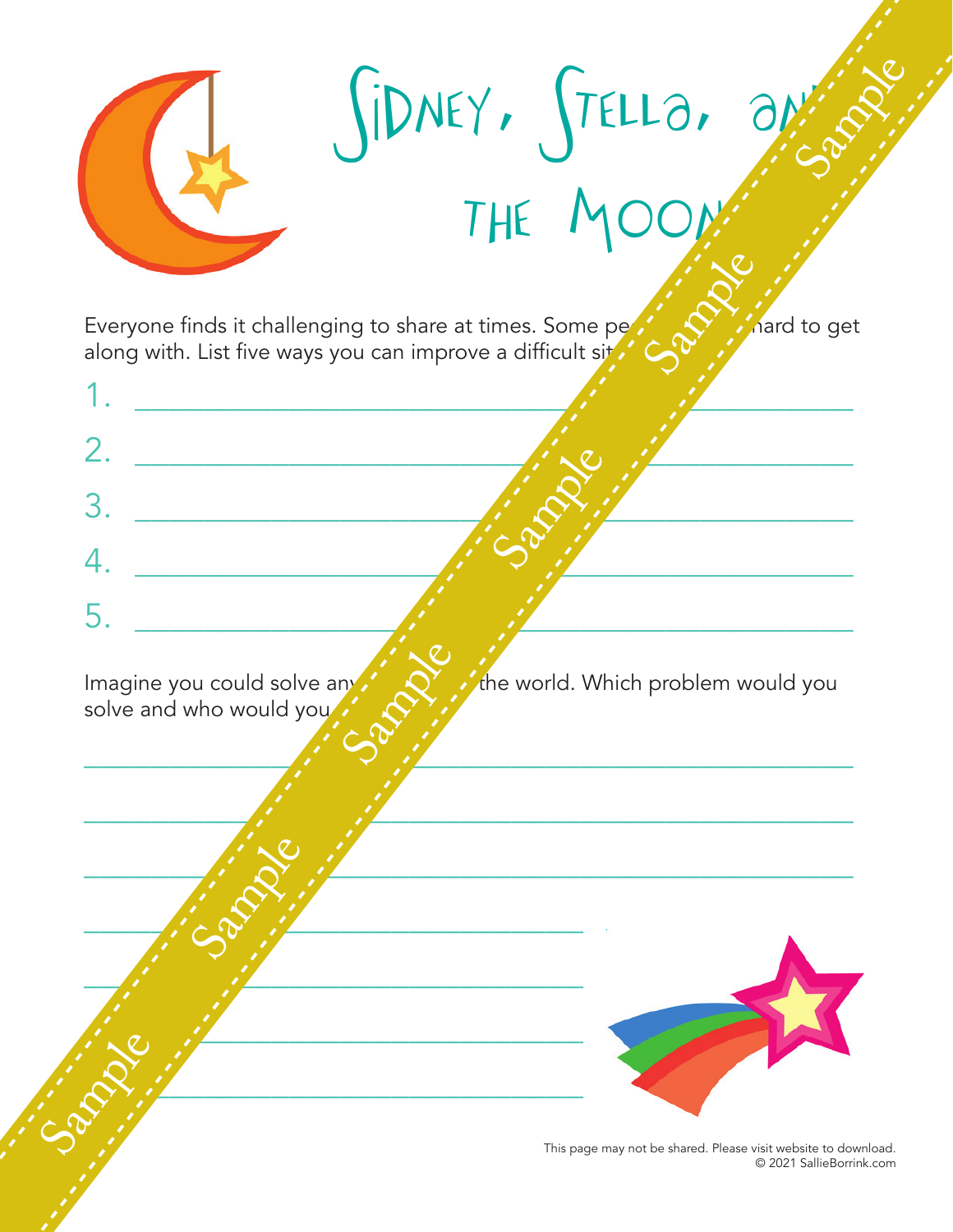# Different Like Coc Different Like Cogne<br>
Sample Sample Sample Sample Sample Sample Sample Sample Sample Sample Sample Sample Sample Sample Sample Sample Sample Sample Sample Sample Sample Sample Sample Sample Sample Sample Sample Sample Samp

How was Coco different in ways you really lib

 $\mathcal{L}_{\mathcal{S}}$ 

 $\frac{1}{2}$  ,  $\frac{1}{2}$  ,  $\frac{1}{2}$ 

 $\mathcal{L} \sim \mathcal{N}$ 

 $\frac{1}{2}$ 

 $\mathcal{L}^{\prime}$  ,  $\mathcal{O}^{\chi}$  ,  $\mathcal{L}$  , and the set of  $\mathcal{L}$ 

 $\frac{1}{2}$  ,  $\frac{1}{2}$  ,  $\frac{1}{2}$  ,  $\frac{1}{2}$ 

 $\frac{1}{2}$  ,  $\frac{1}{2}$  ,  $\frac{1}{2}$  ,  $\frac{1}{2}$  ,  $\frac{1}{2}$  ,  $\frac{1}{2}$  ,  $\frac{1}{2}$  ,  $\frac{1}{2}$  ,  $\frac{1}{2}$  ,  $\frac{1}{2}$  ,  $\frac{1}{2}$  ,  $\frac{1}{2}$  ,  $\frac{1}{2}$  ,  $\frac{1}{2}$  ,  $\frac{1}{2}$  ,  $\frac{1}{2}$  ,  $\frac{1}{2}$  ,  $\frac{1}{2}$  ,  $\frac{1$ 

 $\frac{1}{2}$  ,  $\frac{1}{2}$  ,  $\frac{1}{2}$  ,  $\frac{1}{2}$  ,  $\frac{1}{2}$  ,  $\frac{1}{2}$  ,  $\frac{1}{2}$  ,  $\frac{1}{2}$  ,  $\frac{1}{2}$  ,  $\frac{1}{2}$  ,  $\frac{1}{2}$  ,  $\frac{1}{2}$  ,  $\frac{1}{2}$  ,  $\frac{1}{2}$  ,  $\frac{1}{2}$  ,  $\frac{1}{2}$  ,  $\frac{1}{2}$  ,  $\frac{1}{2}$  ,  $\frac{1$ 

 $\frac{1}{2}$   $\frac{1}{2}$   $\frac{1}{2}$   $\frac{1}{2}$   $\frac{1}{2}$   $\frac{1}{2}$   $\frac{1}{2}$   $\frac{1}{2}$   $\frac{1}{2}$   $\frac{1}{2}$   $\frac{1}{2}$   $\frac{1}{2}$   $\frac{1}{2}$   $\frac{1}{2}$   $\frac{1}{2}$   $\frac{1}{2}$   $\frac{1}{2}$   $\frac{1}{2}$   $\frac{1}{2}$   $\frac{1}{2}$   $\frac{1}{2}$   $\frac{1}{2}$ 

 $\frac{1}{2}$ 

 $\mathcal{L}=\mathcal{L}^{\text{max}}$  , we can assume that the contract of  $\mathcal{L}^{\text{max}}$ 

 $\frac{1}{2}$  ,  $\frac{1}{2}$  ,  $\frac{1}{2}$  ,  $\frac{1}{2}$  ,  $\frac{1}{2}$  ,  $\frac{1}{2}$  ,  $\frac{1}{2}$  ,  $\frac{1}{2}$  ,  $\frac{1}{2}$  ,  $\frac{1}{2}$  ,  $\frac{1}{2}$  ,  $\frac{1}{2}$  ,  $\frac{1}{2}$  ,  $\frac{1}{2}$  ,  $\frac{1}{2}$  ,  $\frac{1}{2}$  ,  $\frac{1}{2}$  ,  $\frac{1}{2}$  ,  $\frac{1$ 

Were there any ways  $C_{\ell}$  was different that you didn't like?

Sallie Borrink included this text as a safety precaution.

ways you are different.

Who is someone you know who is different? How can you encourage her/him?

 $\mathcal{L}_\text{max}$  and  $\mathcal{L}_\text{max}$  and  $\mathcal{L}_\text{max}$  and  $\mathcal{L}_\text{max}$ 

 $\mathcal{L}_\text{max}$  and  $\mathcal{L}_\text{max}$  and  $\mathcal{L}_\text{max}$  and  $\mathcal{L}_\text{max}$ 

 $\frac{1}{2}$  , where  $\frac{1}{2}$  , where  $\frac{1}{2}$  , where  $\frac{1}{2}$ 

This page may not be shared. Please visit website to download. © 2021 SallieBorrink.com - Clip art by CherryClipArt on Etsy